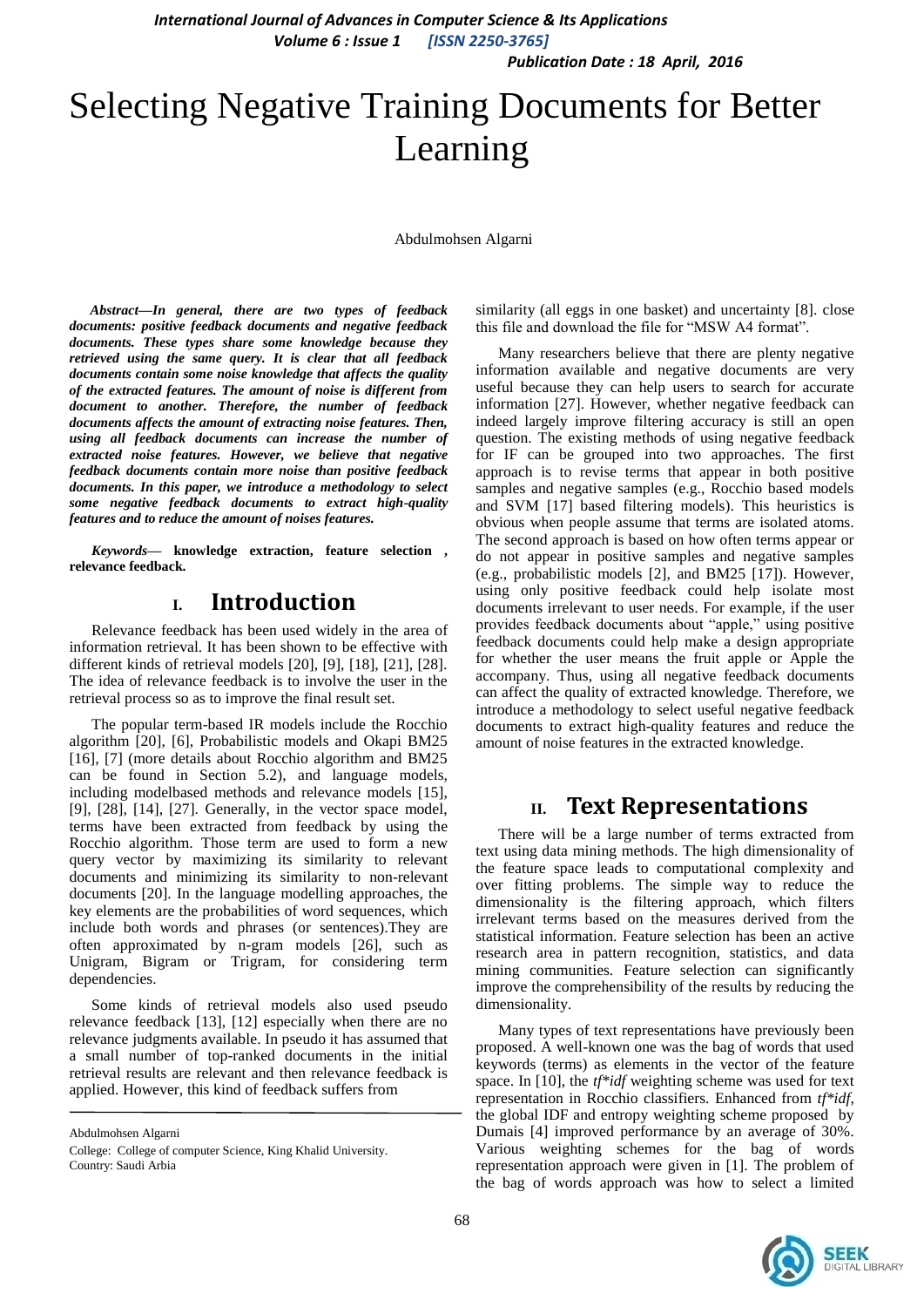#### *Publication Date : 18 April, 2016*

number of feature terms in order to increase the system's efficiency and avoid over fitting [22]. In order to reduce the number of features, many dimensionality reduction approaches have been conducted by the use of feature selection techniques, such as Information Gain, Mutual Information, Chi-Square, Odds ratio, and so on [22].

The choice of a representation on what one was regarded as meaningful units of text and meaningful natural language rules for the combination of these units was reported in [22]. With respect to the representation of the content of documents, some research works have used phrases or ngrams rather than individual words [5]. In [23], a phrasebased text representation for Web document management was proposed that used rule-based Natural Language Processing (NLP) and Context Free Grammar techniques. Recently a concept-based model that analyzes terms on the sentence and document levels was introduced in [24], while the existing concept-based text mining approaches usually relied upon their employed NLP techniques.

The main problem is that the training document contains different knowledge in different documents. For example it contains long documents and short documents both documents are contain user information need. What makes documents interested to the user can be one paragraph only.

Therefore, the problem is that these traditional steps cannot remove all the noise from the data. Based on that observation, we propose a new methodology that can be used to reduce the noise in the training documents. As we know that the length of a document is different from one document to another, the question here can be whether the user is interested in all the paragraphs in the document or not. We believe that not all training documents useful to extract knowledge from. And we believe that short documents is more important than long documents. Because short documents contains less noises data.

# **III. Methodology**

## *A. Document Selection*

The most frequently used collection for experiments in information filtering is the Reuters dataset. During the past decade, several versions of Reuters corpora have been released. The most recent version of this popular data collection, the Reuters Corpus Volume 1 (RCV 1), was selected for this experiment [25]. The RCV1 dataset contains approximately 100 topics. The documents on each topic are divided into two groups: training and testing. The training group of documents are divided into two groups: positive training documents and negative training documents. There is some overlap knowledge among feedback documents. Most importantly, some overlap knowledge is noise knowledge. Based on this knowledge, the training documents can be grouped into three groups. The first group is all positive feedback documents. The second group is negative feedback training documents that contain unique knowledge. The third group is negative feedback documents that contain large amounts of noise and some overlap knowledge with positive feedback documents. The knowledge extracted from the third group of documents affects the quality of extracted knowledge from the feedback document and uses the system to make wrong decisions in the ranking algorithm. To isolate the three groups of documents, we introduce the following steps:

- Extract knowledge from all feedback documents.
- Rank the training documents using extracted knowledge and the following function:

$$
Rank(d) = \sum_{t \in T} w(t) \tau(t, d)
$$

$$
rank(d) = \sum_{t \in T} w(t) \tau(t, d)
$$

Where  $w(t) = w(t, D)$ ; and  $\tau(t, d) = 1$  if  $t \in d$ ; otherwise  $\tau(t, d) = 0$ .

- Select all positive feedback documents as the first group.
- Select bottom *n* negative feedback training documents as the second group.

$$
n=\frac{|D^+|}{2}
$$

Used *n* negative feedback documents and positive feedback documents to extract knowledge.

The algorithm takes time to rank and select training documents *O(mlog<sup>m</sup> ).*

## *B. Data set*

Reuters Corpus Volume 1 (RCV1) was used to test the effectiveness of the proposed model. RCV1 corpus consists of all and only English language stories produced by Reuter's journalists between August 20, 1996, and August 19, 1997 with total 806,791 documents. The document collection is divided into training sets and test sets. TREC (2002) has developed and provided 100 topics for the filtering track aiming at building a robust filtering system. The topics are of two types: 1) A first set of 50 topics are developed by the assessors of the National Institute of Standards and Technology (NIST)(i.e., assessor topics); the relevance judgments have been made by assessor of NIST. 2) A second set of 50 topics have been constructed artificially from intersections of pairs of Reuters categories (i.e., intersection topics) [25]. For that reason we use the 50 assessor topics in this paper where the result is more reliable. Figure 1 shows the number of training documents for each topic in the positive and negative feedback training documents. RCV1 collection is marked in XML. To avoid bias in experiments, all of the meta-data information in the collection has been ignored. The documents are treated as plain text documents by preprocessing the documents. The tasks of removing stop-words according to a given stopwords list and stemming term by applying the Porter Stemming algorithm are conducted [11].

# **IV. Evaluation**

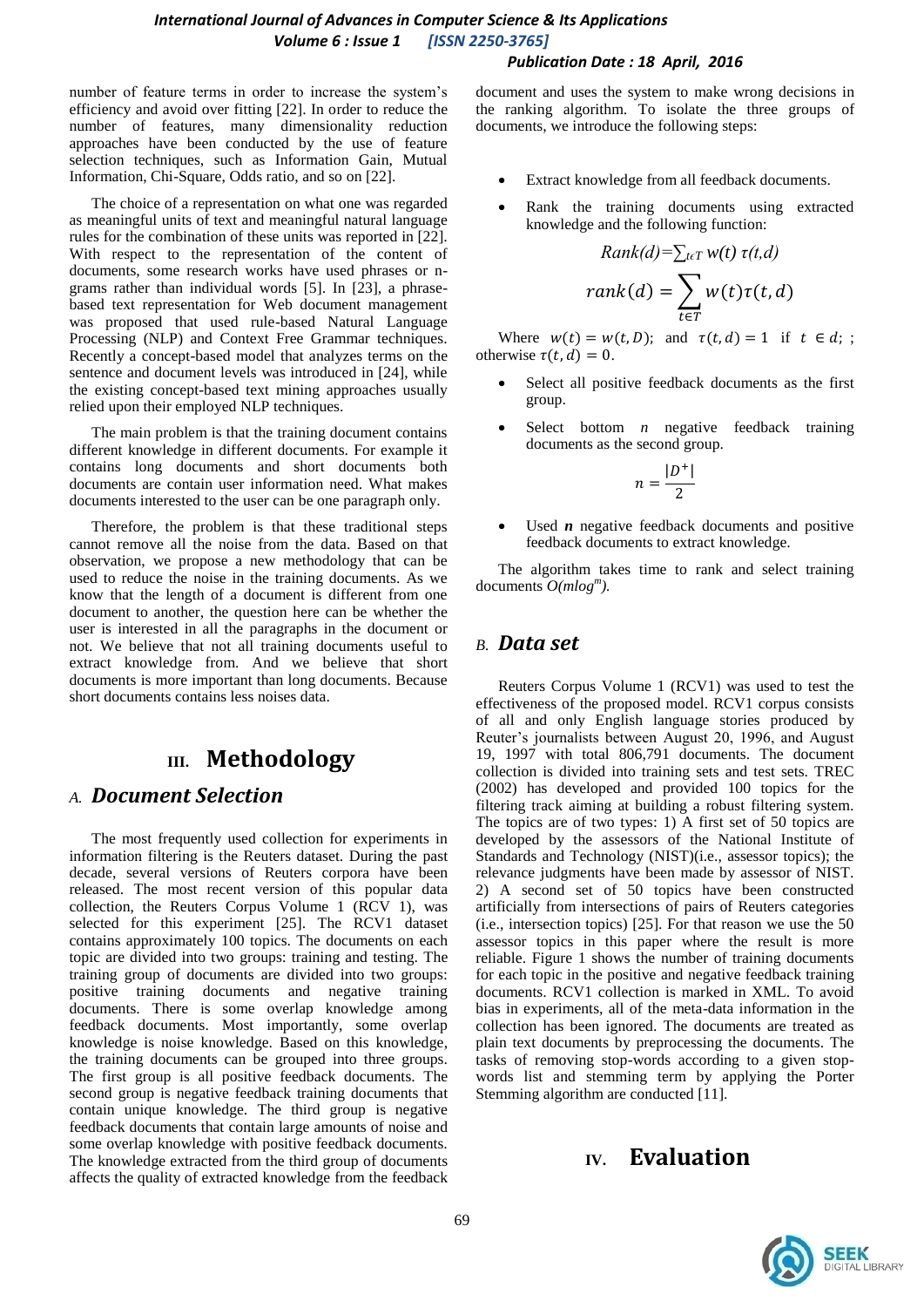#### *International Journal of Advances in Computer Science & Its Applications Volume 6 : Issue 1 [ISSN 2250-3765] Publication Date : 18 April, 2016*



Fig. 1 : Number of positive and negative training documents in in the data set.



Fig. 3: Comparison of original Rocchio and the proposed method in each topic.



Fig. 2. Comparison of 11-pointers results of original Rocchio and the proposed Method.

In this paper, we conduct binary text classification to test the proposed approach. We use routing filtering to avoid the need for threshold tuning, which is beyond our research scope. The proposed model in this paper is assumed that not all training documents are useful to train the classifier. Therefore, we try to reduce the number of the training documents randomly and study the effect of that to the classifier result.

According to Buckley and others [3], 50 topics are adequate to make a stable, high quality experiment. This evaluation used the 50 expert-designed topics in Reuters

Corpus Volume 1 (RCV1) [25]. RCV1 corpus consists of 806,791 documents produced by Reuter's journalists. The document collection is divided into training sets and test sets. These topics were developed by human assessors of the National Institute of Standards and Technology (NIST). The documents are treated as plain text documents by preprocessing the documents. The tasks of removing stopwords according to a given stop-words list and stemming term by applying the Porter Stemming algorithm are conducted

#### *A. Used Models and Setting*

The main models used in to conduct the result were the well-known term-based methods Rocchio. For each topic, we chose 150 terms in the positive documents, based on *tf\*idf* values for all term-based models. The Rocchio algorithm [19] has been widely adopted in the areas of text categorization and information filtering. It can be used to build the profile for representing the concept of a topic which consists of a set of relevant (positive) and irrelevant (negative) documents. The Centroid  $\vec{c}$  of a topic can be generated as follows:

$$
\propto \frac{1}{|D^+|} \sum_{\vec{d} \in D^+} \frac{\vec{d}}{||\vec{d}||} - \beta \frac{1}{|D^-|} \sum_{\vec{d} \in D^-} \frac{\vec{d}}{||\vec{d}||}
$$

Where we set  $\alpha = \beta = 1.0$  in this paper.

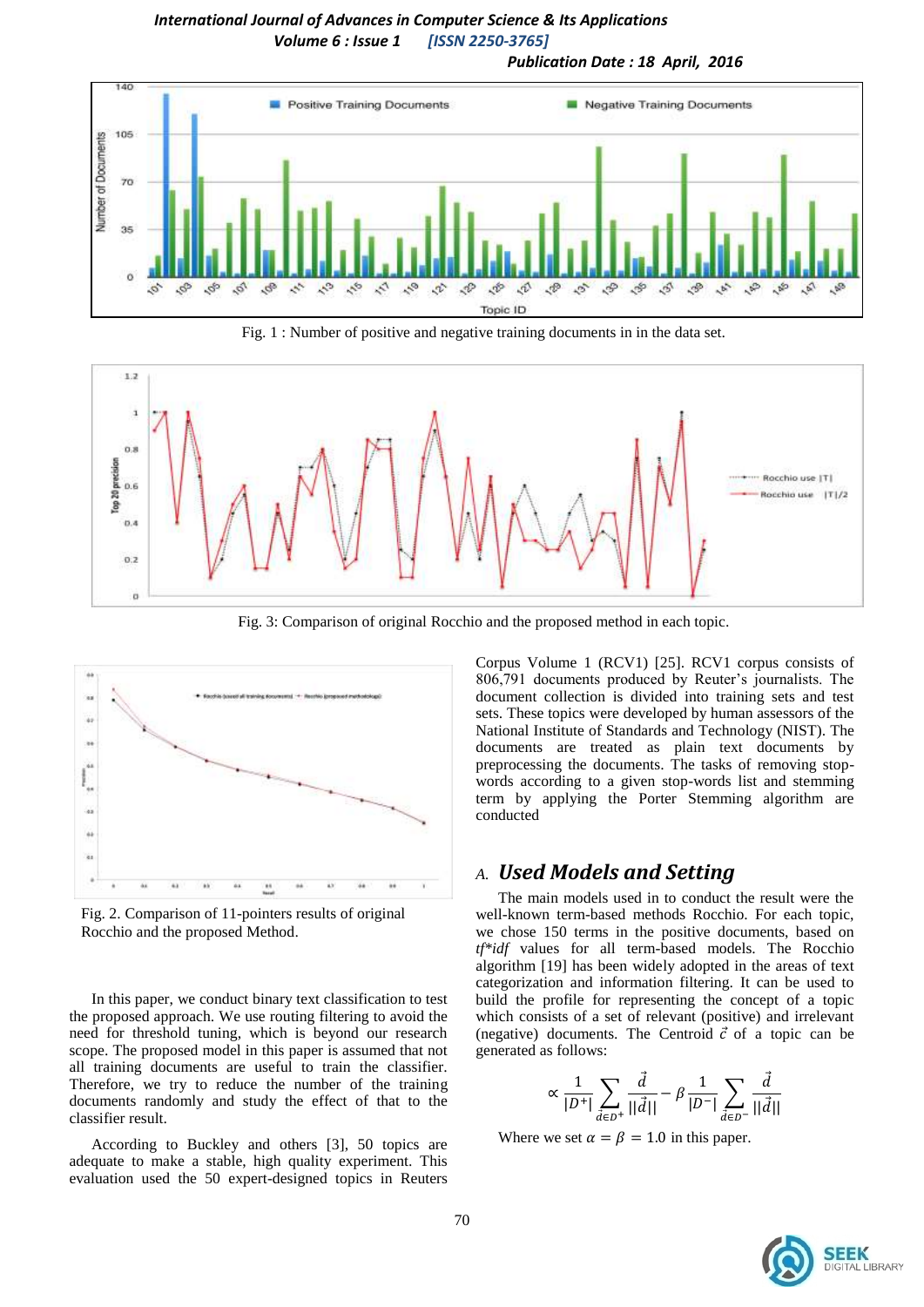#### *Publication Date : 18 April, 2016*

## *B. Evaluation Measures*

Precision p and recall r are suitable because the complete Classification is based on the positive class. In order to evaluate the effectiveness of the proposed method, we utilized a variety of existing methods; Mean Average Precision (MAP), breakeven points(b/p), the precision of top-20 returned documents, F-scores and recall at 11-points (IAP).

| Table 1: Detailed Comparisons Of Original Rocchio And |  |
|-------------------------------------------------------|--|
| The Prposed Mehod.                                    |  |

|          | $Top-20$ | MAP   | $\mathbf{F}_{\mathbf{6}=1}^{\mathbf{6}}$ | b/p   | TA P  |
|----------|----------|-------|------------------------------------------|-------|-------|
| Rocchio  | 0.486    | 0.451 | 0.442                                    | 0.432 | 0.473 |
| Rocchio* | 0.495    | 0.459 | 0.449                                    | 0.436 | 0.841 |
| %Change  | $2\%$    | $1\%$ | 2%                                       | $2\%$ | 2%    |
|          |          |       |                                          |       |       |

\* The proposed method

These methods have been widely used to evaluate the performance of information filtering system. A statistical method, t-test, was also used to analyses the experimental results. The t-test assesses whether the means of two groups are statistically different from each other. If the p-value associated with t is significantly low  $( $0.05$ ), there is$ evidence to reject the null hypothesis, and the difference in means across the paired observations is significant. In summary, the effectiveness is measured by five different means: the average precision of the top 20 documents, F1 measure, Mean Average Precision (MAP), the break-even point (b=p), and Interpolated Average Precision (IAP) on 11-points. The larger their values are, the better the system performs.

## *C. Results And Discussion*

Table I shows the results of the comparison between the proposed models and the traditional Rocchio models assessment of all topics. It is clear that not all negative training documents are useful for extracting knowledge. Additionally, Figure 2 shows the comparison results for 11 points in all the negative feedback documents and selected negative training documents. Figure 2 proves that not all negative training documents are useful and that the proposed model produces good results for selecting useful negative feedback documents. Figure 3 illustrates the selection of some negative feedback decreases for some topics. The figure shows different affects among topics, but in the overall results, the proposed method results in significant improvement.

# **V. Conclusion**

We assumed that not all training documents are useful in the training process. The major reason is that some documents have more noise data than useful data. Using these documents causes the extracted features to contain many noise features. Negative feedback documents contain more noise than positive feedback demounts, primarily

because negative feedback can be everything but positive. Based on these results, a clustering method can be used to group training documents into three groups. As shown in the results section, reducing the number of training documents by selecting some negative training documents improves the results. In the future we are planning to improve the selection process and test the model in more than one model.

#### *References*

- [1] K. Aas and L. Eikvil. Text categorisation: A survey., 1999.
- [2] R. Baeza-Yates and B. Ribeiro-Neto. Modern Information Retrieval. Addison Wesley, 1999.
- [3] C. Buckley and E. M. Voorhees. Evaluating evaluation measure stability. In Research and development in information retrieval; SIGIR '00:, pages 33–40. ACM, 2000.
- [4] S. T. Dumais. Improving the retrieval of information from external sources. Behavior Research Methods, Instruments, & Computers, 23:229–236, 1991.
- [5] G. Ifrim, G. Bakir, and G. Weikum. Fast logistic regression for text categorization with variable-length n-grams. In Knowledge discovery and data mining; KDD '08:, pages 354–362. ACM, 2008.
- [6] T. Joachims. A probabilistic analysis of the rocchio algorithm with tfidf for text categorization. In ICML '97: Proceedings of the Fourteenth International Conference on Machine Learning, pages 143–151, San Francisco, CA, USA, 1997. Morgan Kaufmann Publishers Inc.
- [7] K. S. Jones, S. Walker, and S. E. Robertson. A probabilistic model of information retrieval: development and comparative experiments – part 1. Inf. Process. Manage., 36:779–808, 2000.
- [8] K. Y. Lanbo Zhang Yi Zhang, Jadiel de Arma. UCSC at Relevance Feedback Track. In Text Retrieval Conference (TREC 2009), 2009.
- [9] V. Lavrenko and W. B. Croft. Relevance based language models. In Research and development in information retrieval; SIGIR '01, pages 120–127. ACM, 2001.
- [10] X. Li and B. Liu. Learning to classify texts using positive and unlabeled data. In Proceedings of the 18th international joint conference on Artificial intelligence, pages 587–592. Morgan Kaufmann Publishers Inc., 2003.
- [11] B. Liu. Web Data Mining: Exploring Hyperlinks, Contents, and Usage Data (Data-Centric Systems and Applications). Springer, January 2007.
- [12] Y. Lv and C. Zhai. Adaptive relevance feedback in information retrieval. In Information and knowledge management; CIKM '09:, pages 255–264. ACM, 2009.
- [13] C. D. Manning, P. Raghavan, and H. Schtze. Introduction to Information Retrieval. Cambridge University Press, 2008.
- [14] D. Metzler and W. B. Croft. Latent concept expansion using markov random fields. In Research and development in information retrieval; SIGIR '07, pages 311–318. ACM, 2007.
- [15] J. M. Ponte. A language modeling approach to information retrieval. Master's thesis, 1998.
- [16] C. J. V. Rijsbergen. Information Retrieval. Butterworth-Heinemann, Newton, MA, USA, 1979.
- [17] S. E. Robertson and I. Soboroff. The trec 2002 filtering track report. In TREC, 2002.
- [18] S. E. Robertson and K. Sparck Jones. Relevance weighting of search terms. pages 143–160, 1988.
- [19] J. Rocchio. Relevance feedback in information retrieval, volume In The SMART Retrieval System: Experiments in Automatic Document Processing. Prentice Hall, 1971.
- [20] J. J. Rocchio. Relevance feedback in information retrieval. In The SMART Retrieval System, pages 313–323. Prentice Hall, 1971.
- [21] G. Salton and C. Buckley. Improving retrieval performance by relevance feedback. pages 355–364, 1997.
- [22] F. Sebastiani. Machine learning in automated text categorization. ACM Comput. Surv., 34(1):1–47, 2002.
- [23] R. Sharma and S. Raman. Phrase-based text representation for managing the web documents. In Information Technology: Coding